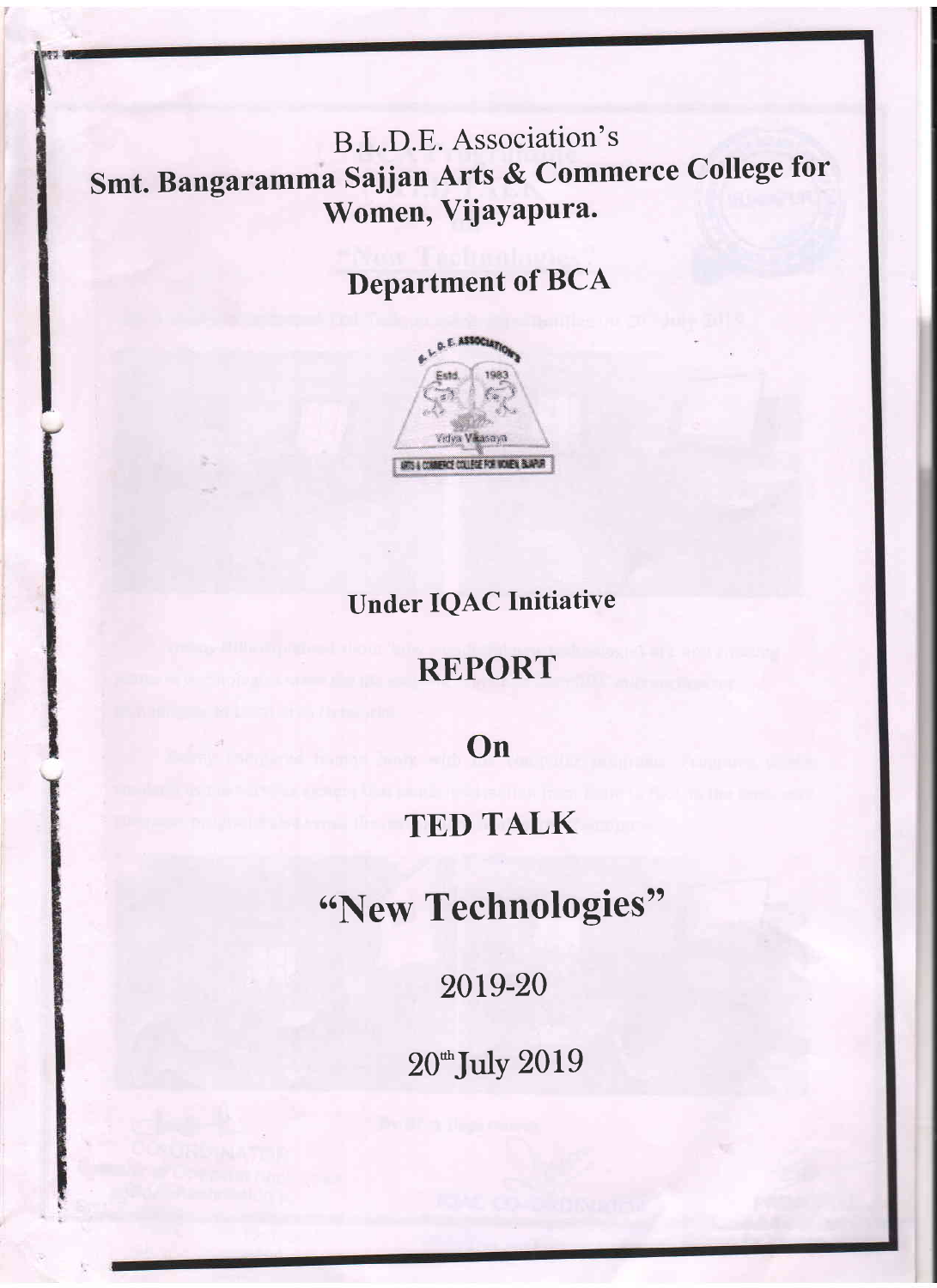#### **BCA Programme TED TALK on** "New Technologies"



BCA student conducted Ted Talk on catch opportunities on  $20<sup>th</sup>$  July 2019.



Denny Hills explained about 'how wonderful new technologies are' and amazing jumps in technologies make the life easy. He explained from RISC microprocessor technologies to Local Area Networks.

Denny compared human body with the computer programs. Programs works similarly as the nervous system that sends information from brain to foot, in the same way computer programs also sends the instructions to all parts of computer



**CO-ORDINATOR** Bachelor of Computer Applic Hien BCALDE Amenciation's ndaram arce Collage for Wome... **JUA APUN-686101.** 

By BCA Department.



College for Women. VIJAYAPURA **n. VIJAYAPUI**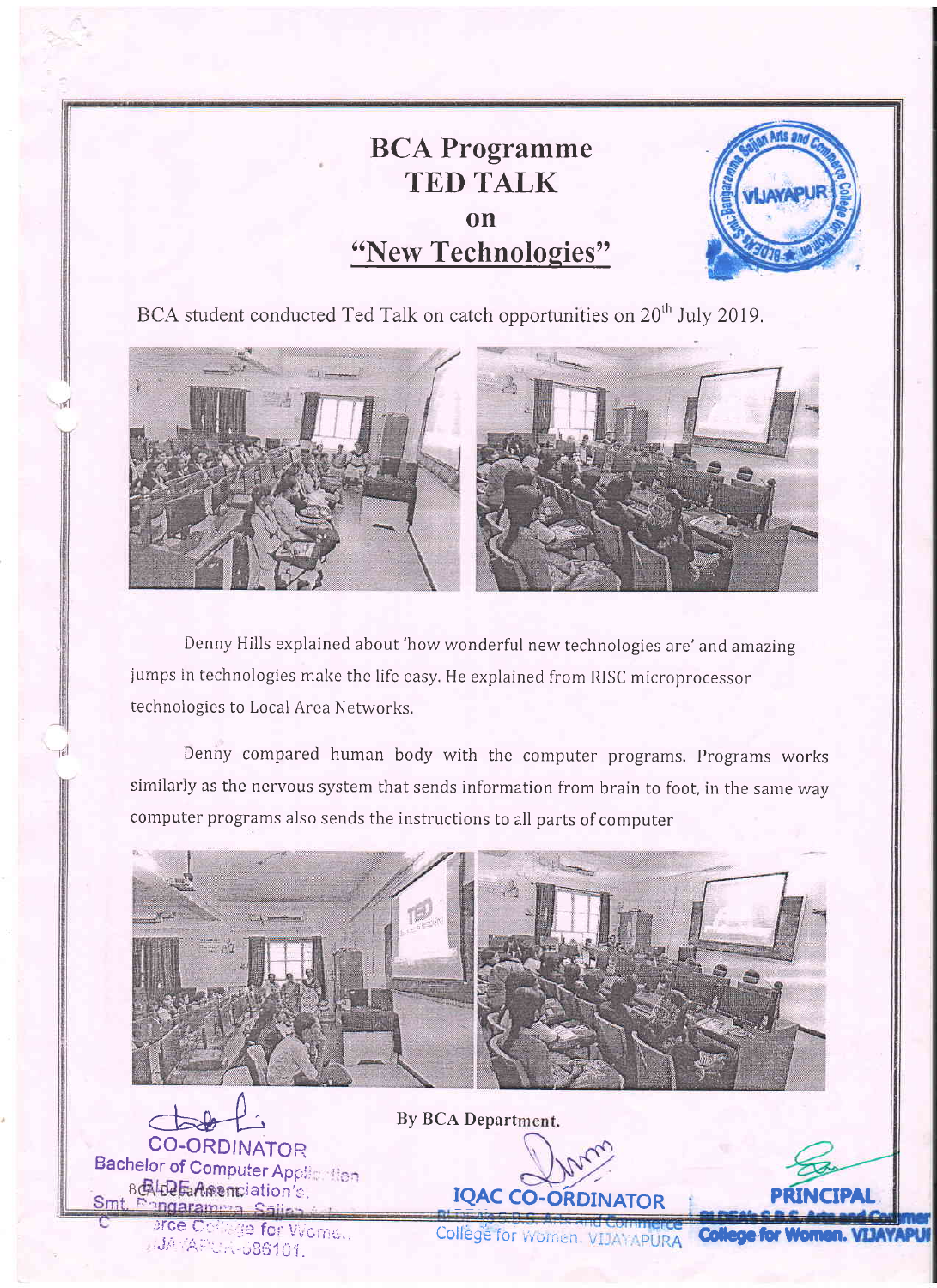|                                                                                                                | AKKAMAHADEVI WOMEN'S UNIVERSITY, VIJAYAPUR.                   |                            |  |  |
|----------------------------------------------------------------------------------------------------------------|---------------------------------------------------------------|----------------------------|--|--|
| B.L.D.E. Associations Smt.Bangaramma Sajjan Arts and Commerce college for women, Vijayapur<br><b>BCA I Sem</b> |                                                               |                            |  |  |
|                                                                                                                |                                                               |                            |  |  |
| 1                                                                                                              | <b>DEEPA</b><br><b>HONNUTAGI</b><br><b>BHIMASHI</b>           |                            |  |  |
| $\overline{2}$                                                                                                 | <b>SHILPA</b><br><b>KALLAPPA</b><br><b>SEGUNSI</b>            |                            |  |  |
| 3                                                                                                              | <b>TAIZIN</b><br>MAHAMMADARAFEEK<br><b>BEPARI</b>             | m Bepari                   |  |  |
| 4                                                                                                              | <b>SAVITA</b><br><b>BASAPPA</b><br>YALAWAR                    | S.B. Yolowoo               |  |  |
| 5                                                                                                              | GURUBAI SHASHAWAT HADAPAD                                     | $\sqrt{G}$ .<br>S. hadapad |  |  |
| 6                                                                                                              | <b>MEENAJ</b><br><b>DEENABASHA</b><br><b>MUJAWAR</b>          | Mécriefe                   |  |  |
| $\overline{7}$                                                                                                 | SOUMYA<br>CHANDRASHEKHAR<br><b>HANCHINAL</b>                  | S.C. Hanchinal             |  |  |
| 8                                                                                                              | <b>GEETA</b><br><b>DUNDAPPA</b><br><b>KOLHAR</b>              | $G. 2.$ $140$ $hca$        |  |  |
| 9                                                                                                              | <b>PRUTHVI</b><br><b>GURUBASAYYA</b><br><b>RUDRASWAMIMATH</b> | P.G. RudraswaniMath        |  |  |
| 10                                                                                                             | PAVITRA MOTILAL<br><b>CHAVHAN</b>                             |                            |  |  |
| 11                                                                                                             | PRIYANKA ANIL BANASODE                                        | P.A. Ranasode.             |  |  |
| 12                                                                                                             | GEETA BHEEMAPPA HARANATTI                                     | $eu$ -                     |  |  |
| 13                                                                                                             | SAVITRI YALLAPPA SONNAD                                       | S. 4. Sannad               |  |  |
| 14                                                                                                             | VIDYASHREE PRAKASH VIJAPUR                                    | V. P. Vijapune             |  |  |
| 15                                                                                                             | AKSHATA GOLLAL WALI                                           | Arust                      |  |  |
| 16                                                                                                             | SHREEDEVI SURESH<br><b>BADIGER</b>                            | S.S. Badiqui.              |  |  |
| 17                                                                                                             | YASHODA<br><b>SURESH</b><br><b>AMBIGER</b>                    |                            |  |  |
| 18                                                                                                             | RANJITHA SHIVANANDA TALAWAR                                   |                            |  |  |
| 19                                                                                                             | <b>SUDHA</b><br>KALLAPPA MAJJAGI                              | Godha                      |  |  |
| 20                                                                                                             | VANI LAXMAN CHINIWAL                                          | <b>MARQUUCHU</b>           |  |  |

PROTECTIVES

3 39